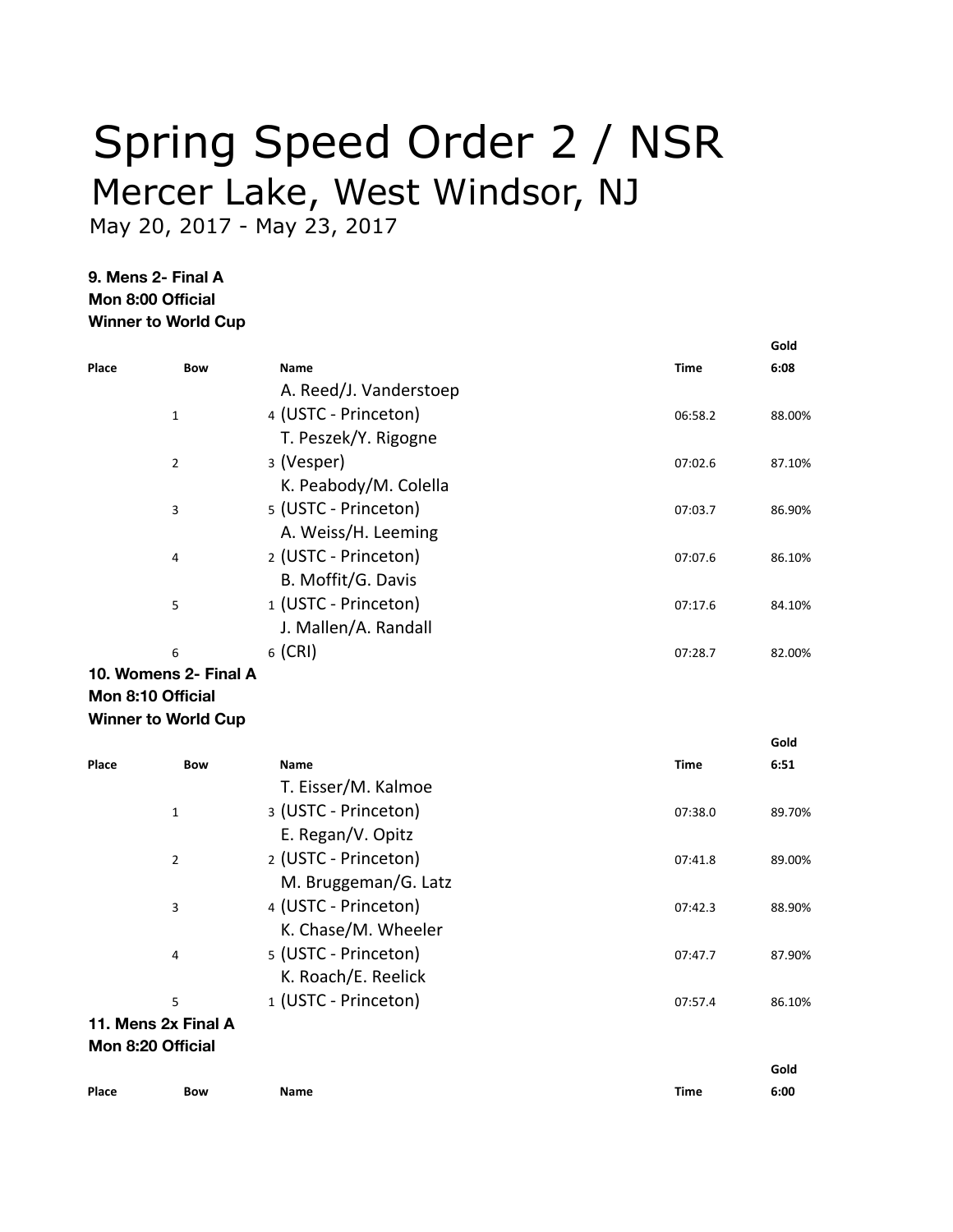|                       | E. Frid/L. Wilhelm            |         |        |
|-----------------------|-------------------------------|---------|--------|
| 1                     | 2 (Schuylkill Navy)           | 06:40.1 | 90.00% |
|                       | L. Futterman/J. Keen          |         |        |
| 2                     | 3 (Schuylkill Navy)           | 06:42.5 | 89.40% |
|                       | G. Ansolabehere/J. Kirkegaard |         |        |
| 3                     | 4 (Schuylkill Navy)           | 06:48.1 | 88.20% |
|                       | N. Lado/C. Anderson           |         |        |
| 4                     | 5 (Schuylkill Navy)           | 06:49.4 | 87.90% |
|                       | D. Judah/E. Winstead          |         |        |
| 5                     | 6 (Schuylkill Navy)           | 06:56.8 | 86.40% |
|                       | C. Shirley/J. Garay           |         |        |
| 6                     | 1 (Penn AC)                   | 07:10.6 | 83.60% |
| 12. Womens 2x Final A |                               |         |        |

## **Mon 8:30 Official**

|       |                            |                       |             | Gold   |
|-------|----------------------------|-----------------------|-------------|--------|
| Place | <b>Bow</b>                 | <b>Name</b>           | <b>Time</b> | 6:37   |
|       |                            | G. Stone/M. Jones     |             |        |
|       | 1                          | 3 (Cambridge)         | 07:31.2     | 88.00% |
|       |                            | K. Wagner/K. Soucek   |             |        |
|       | 2                          | 5 (ARION)             | 07:32.1     | 87.80% |
|       |                            | L. Keane/M. McAuliffe |             |        |
|       | 3                          | 2 (ARION)             | 07:35.9     | 87.10% |
|       |                            | E. Vogt/E. Sonshine   |             |        |
|       | 4                          | 4 (ARION)             | 07:38.1     | 86.70% |
|       |                            | J. Lonchar/M. Fili    |             |        |
|       | 5                          | 6 (Potomac)           | 07:43.6     | 85.60% |
|       |                            | R. Kemp/M. Whitehouse |             |        |
|       | 6                          | 1 (Sarasota)          | 07:45.8     | 85.20% |
|       | $M = 1 + 1 - 10$ . Final A |                       |             |        |

## **13. Mens Ltwt 2x Final A Mon 8:40 Official**

| Gold   |
|--------|
| 6:05   |
|        |
| 85.80% |
|        |
| 81.90% |
|        |
| 81.40% |
|        |
| 79.80% |
|        |
|        |

## **Mon 8:50 Official**